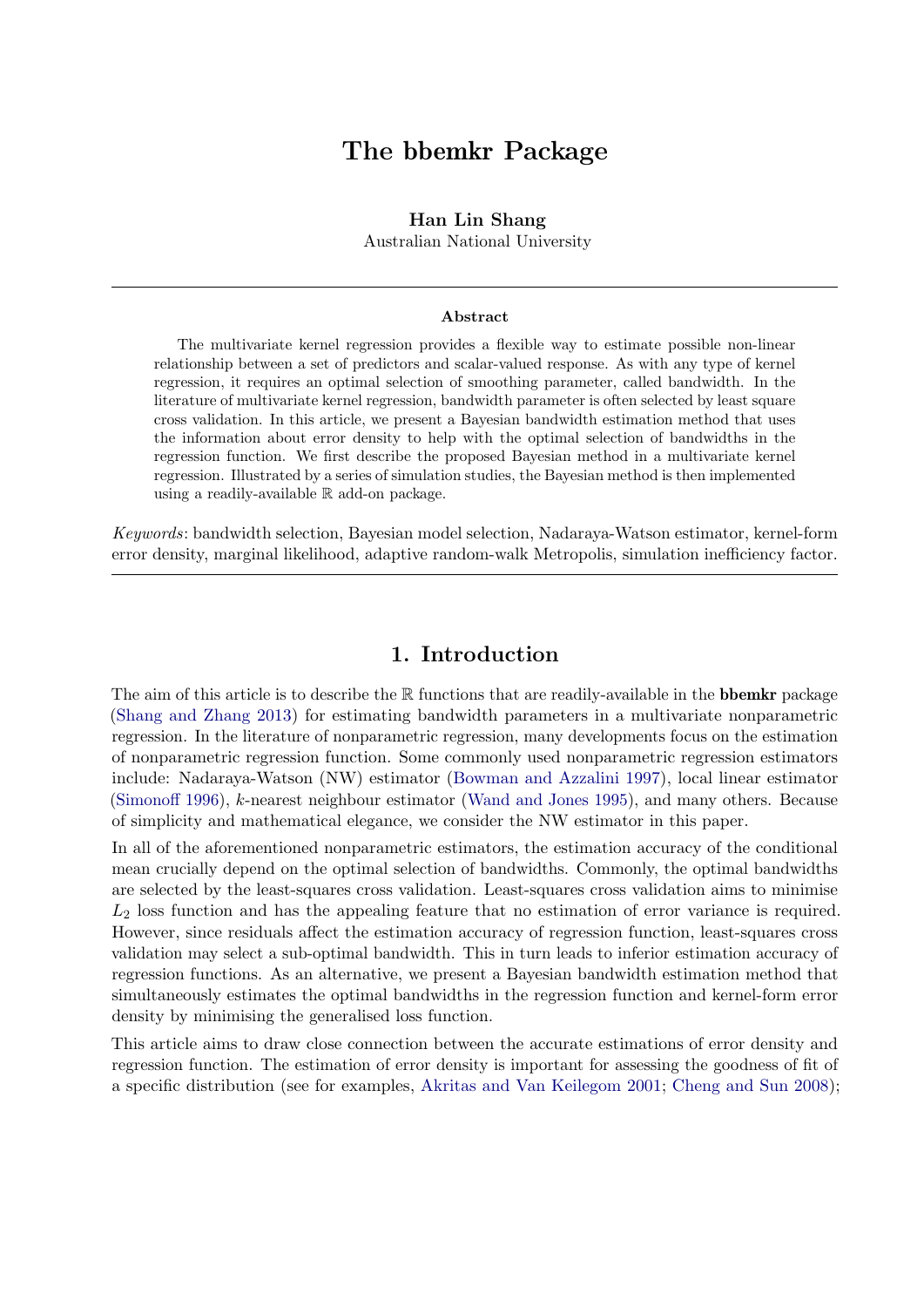#### 2 The bbemkr Package

the estimation of error density is also useful to test the symmetry of the residual distribution (see for examples, [Ahmad and Li](#page-8-3) [1997;](#page-8-3) [Neumeyer and Dette](#page-8-4) [2007\)](#page-8-4); the estimation of error density is important to statistical inference, prediction and model validation (see for examples, [Efromovich](#page-8-5) [2005;](#page-8-5) [Muhsal and Neumeyer](#page-8-6) [2010\)](#page-8-6); and the estimation of error density is also useful for the estimation of the density of the response variable (see for an example, Escanciano and Jacho-Chávez [2012\)](#page-8-7). Therefore, being able to estimate the error density is as important as being able to estimate the regression function.

Before introducing the Bayesian bandwidth estimation method, we first define the problem more precisely. Let  $\mathbf{y} = (y_1, y_2, \dots, y_n)^\top$  be a vector of scalar responses, and  $\mathbf{x}_i = (x_{1i}, \dots, x_{pi})^\top$  for  $i = 1, \ldots, n$  be p-dimensional real-valued predictors, where  $\top$  represents matrix transpose. We consider the nonparametric regression model given by

$$
y_i = m(\boldsymbol{x}_i) + \varepsilon_i, \qquad i = 1, 2, \dots, n,
$$
\n<sup>(1)</sup>

where  $m(x) = E(y|x)$  is the conditional mean, and  $\varepsilon_1, \varepsilon_2, \ldots, \varepsilon_n$  are independent and identically distributed (iid) errors with an unknown probability density function, denoted as  $f(\varepsilon)$ . We assume that there is no correlation between the covariates in the regression function and errors, that is

$$
\mathrm{E}(\varepsilon_i|\boldsymbol{x}_i)=0.
$$

The flexibility of the nonparametric regression comes from the fact that the unknown regression function  $m(\cdot)$  does not need to have a specific parametric functional form. With some smoothness properties,  $m(\cdot)$  can be estimated by the kernel estimator, such as the Nadaraya-Watson estimator given by

$$
\widehat{m}(\boldsymbol{x};\boldsymbol{h}) = \frac{\sum_{i=1}^{n} K_{\boldsymbol{h}}(\boldsymbol{x}-\boldsymbol{x}_i) y_i}{\sum_{i=1}^{n} K_{\boldsymbol{h}}(\boldsymbol{x}-\boldsymbol{x}_i)},
$$

where  $\mathbf{h} = (h_1, h_2, \dots, h_p)^\top$  represents a vector of bandwidths.

This article proceeds as follows. The Bayesian bandwidth estimation method is first described and its estimation accuracy is then compared based on the idea of marginal likelihood. Through a series of simulation studies, the sampling algorithm is demonstrated using the  $\mathbb R$  functions in the **bbemkr** package. Conclusions will then be presented.

## 2. Bayesian bandwidth estimation

### 2.1. Estimation of error density

<span id="page-1-0"></span>The unknown error density  $f(\varepsilon)$  can be approximated by a location-mixture of Gaussian densities given by

$$
f(\varepsilon; b) = \frac{1}{n} \sum_{j=1}^{n} \frac{1}{b} \phi \left( \frac{\varepsilon - \varepsilon_j}{b} \right),\tag{2}
$$

where  $\phi(\cdot)$  is the probability density function of the standard Gaussian distribution and the component Gaussian densities have means at  $\varepsilon_j$ , for  $j = 1, 2, \ldots, n$  and a common standard deviation b. Equation [\(2\)](#page-1-0) is simply a univariate kernel density estimator with Gaussian kernel and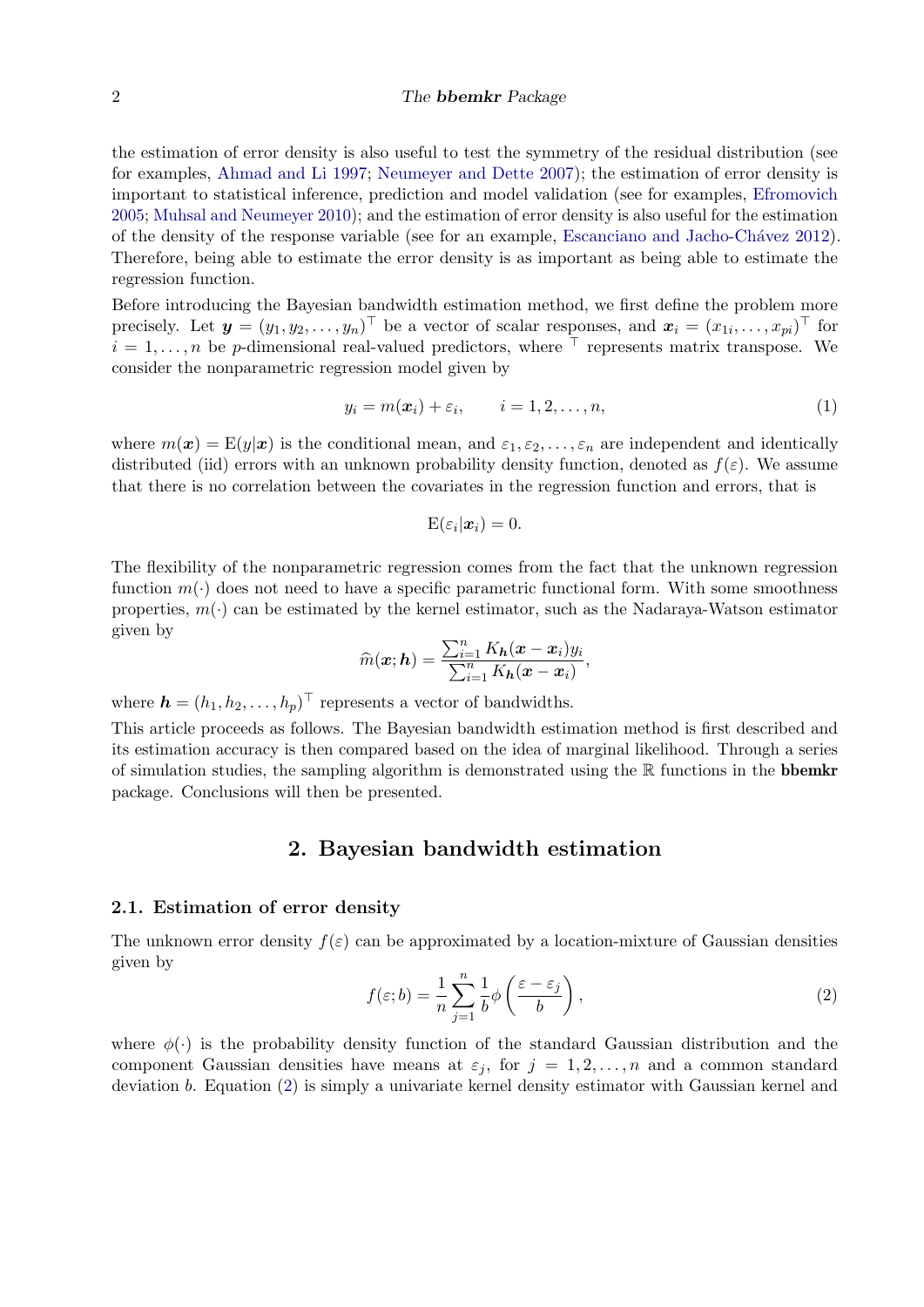bandwidth b. Although error  $\varepsilon_i$  is unknown, it can be estimated by the NW estimator. Thus, the density of  $y_i$  is approximated by the estimated error density  $f(\varepsilon; b)$ , expressed as

$$
\widehat{f}(\varepsilon;b) = \frac{1}{n}\sum_{j=1}^{n} \frac{1}{b}\phi\left(\frac{\varepsilon-\widehat{\varepsilon}_{j}}{b}\right),\,
$$

where b represents residual bandwidth. In order to avoid the possible selection of  $b = 0$ , a leave-oneout version of the kernel likelihood is often used, given by

$$
\widehat{f}(\widehat{\varepsilon}_i; b) = \frac{1}{n-1} \sum_{\substack{j=1 \ j \neq i}}^n \frac{1}{b} \phi\left(\frac{\widehat{\varepsilon}_i - \widehat{\varepsilon}_j}{b}\right),\,
$$

where  $\hat{\varepsilon}_i = y_i - \hat{m}(\mathbf{x}_i; h)$  is the *i*th residual for  $i = 1, 2, ..., n$ , in the multivariate nonparametric<br>recreasion. Given  $(h, h)$  and identuration of the expansion the leave are out version of the learnel regression. Given  $(h, b)$  and iid assumption of the errors, the leave-one-out version of the kernel likelihood of  $\mathbf{y} = (y_1, y_2, \dots, y_n)^\top$  can be approximated by

$$
\widehat{L}(\boldsymbol{y}|h,b) = \prod_{i=1}^n \left[ \frac{1}{n-1} \sum_{\substack{j=1 \ j \neq i}}^n \frac{1}{b} \phi\left(\frac{\widehat{\varepsilon}_i - \widehat{\varepsilon}_j}{b}\right) \right].
$$

#### 2.2. Prior density

We now discuss the issue of prior density for the bandwidths. Let  $\pi(h^2)$  and  $\pi(b^2)$  be the independent prior of squared bandwidths h and b. Since  $h^2$  and  $b^2$  play the role of variance parameters in the Gaussian densities, we assume that the priors of  $h^2$  and  $b^2$  are inverse Gamma density, denoted by IG( $\alpha_h, \beta_h$ ) and IG( $\alpha_b, \beta_b$ ), respectively. Thus, the prior densities of  $h^2$  and  $b^2$  are given by

$$
\pi(h^2) = \frac{(\beta_h)^{\alpha_h}}{\Gamma(\alpha_h)} \left(\frac{1}{h^2}\right)^{\alpha_h+1} \exp\left(-\frac{\beta_h}{h^2}\right),
$$

$$
\pi(b^2) = \frac{(\beta_b)^{\alpha_b}}{\Gamma(\alpha_b)} \left(\frac{1}{b^2}\right)^{\alpha_b+1} \exp\left(-\frac{\beta_b}{b^2}\right),
$$

where  $\alpha_h = \alpha_b = 1.0$  and  $\beta_h = \beta_b = 0.05$  are hyper-parameters. Sensitivity results studied in [Zhang,](#page-9-3) [King, and Shang](#page-9-3) [\(2011\)](#page-9-3) show that the choices of hyper-parameters and inverse Gamma densities do not influence the estimation of posterior density.

# 2.3. Posterior density

Let  $\boldsymbol{\theta} = (h^2, b^2)$  be the parameter vector and  $\boldsymbol{y} = (y_1, y_2, \dots, y_n)^\top$  be the data. According to the Bayes theorem, the posterior of  $\theta$  is written by

<span id="page-2-0"></span>
$$
\pi(\boldsymbol{\theta}|\boldsymbol{y}) = \frac{\widehat{L}(\boldsymbol{y}|\boldsymbol{\theta})}{L(\boldsymbol{y})},\tag{3}
$$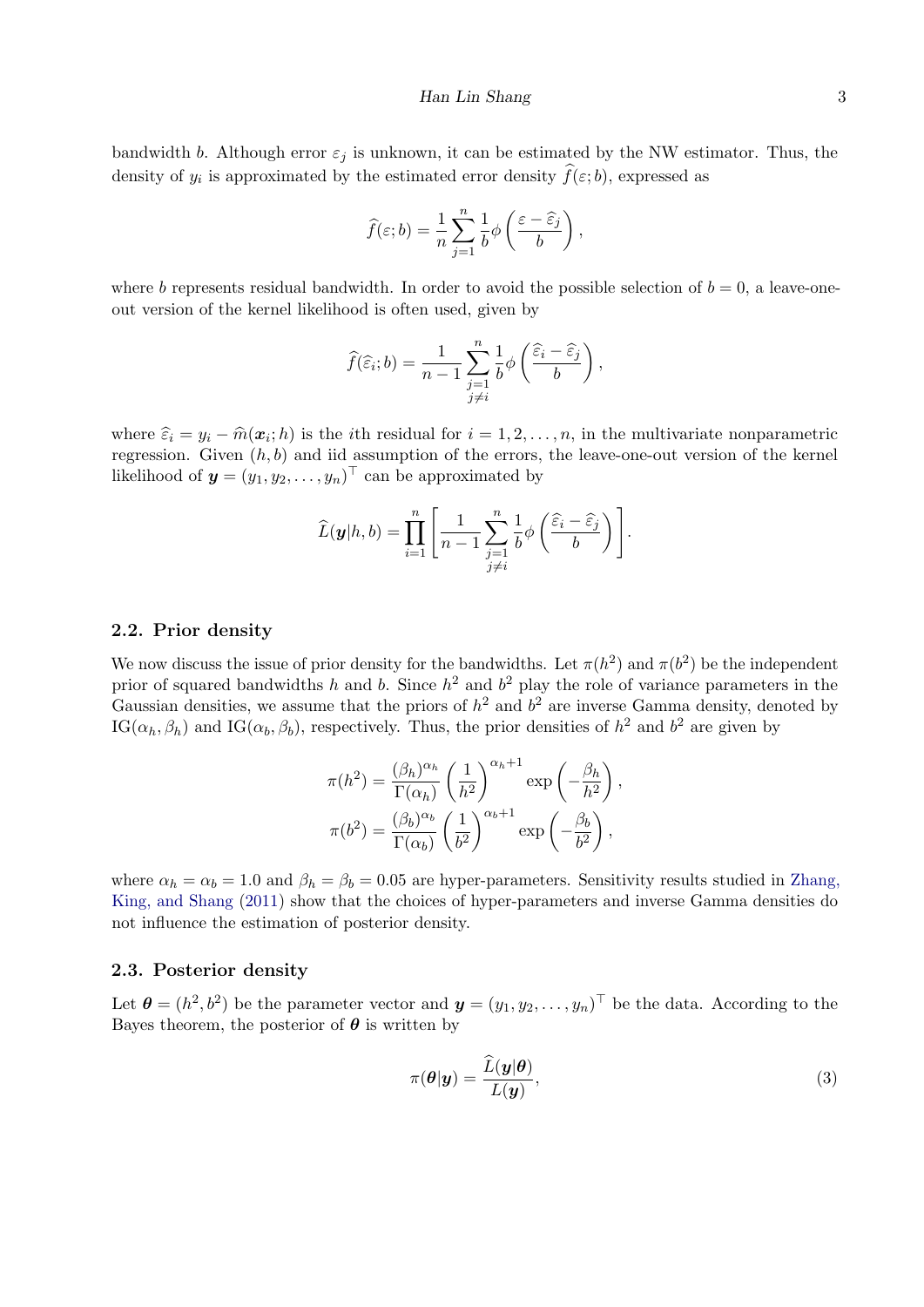#### 4 The bbemkr Package

where  $\widehat{L}(\bm{y}|\bm{\theta})$  is the approximated likelihood function with squared bandwidths and  $L(\bm{y})$  is the marginal likelihood, which can be expressed as

$$
\int \widehat{L}(\boldsymbol{y}|\boldsymbol{\theta})\pi(\boldsymbol{\theta})d\boldsymbol{\theta}.
$$

In practice, the posterior in [\(3\)](#page-2-0) can be approximated by (up to a normalising constant):

$$
\pi(\boldsymbol{\theta}|\boldsymbol{y}) \propto \widehat{L}(\boldsymbol{y}|\boldsymbol{\theta})\pi(\boldsymbol{\theta}).
$$

We use the adaptive random-walk Metropolis algorithm to sample  $\theta$  (see [Garthwaite, Fan, and](#page-8-8) [Sisson](#page-8-8) [2010,](#page-8-8) for details). In order to assess the convergence of the Markov chain Monte Carlo (MCMC) algorithm, we use the notion of simulation inefficiency factor [\(Meyer and Yu](#page-8-9) [2000\)](#page-8-9). This is a measure of autocorrelation among iterations and provides an indication of how many iterations are required to have the iid draws from the posterior distributions. It is noteworthy that a full range of diagnostic tools in the coda package [\(Plummer, Best, Cowles, and Vines](#page-9-4) [2006\)](#page-9-4) can also be applied to check the convergence of MCMC.

### 2.4. Adaptive estimation of error density

In kernel density estimator, it has been noted that the leave-one-out estimator may be heavily affected by extreme observations in the data sample (see for example, [Bowman](#page-8-10) [1984\)](#page-8-10). Because of the use of a global bandwidth, the leave-one-out kernel error density estimator is likely to overestimate the tails of the density. To overcome this deficiency, it is possible to use localised bandwidths by assigning small bandwidths to the residuals in the high density region and large bandwidths to the residuals in the low density region. The localised error density estimator can be given by

$$
\widehat{f}(\widehat{\varepsilon}_i; b, \tau_{\varepsilon}) = \frac{1}{n-1} \sum_{\substack{j=1 \ j \neq i}}^n \frac{1}{b(1 + \tau_{\varepsilon}|\widehat{\varepsilon}_j|)} \phi\left(\frac{\widehat{\varepsilon}_i - \widehat{\varepsilon}_j}{b(1 + \tau_{\varepsilon}|\widehat{\varepsilon}_j|)}\right),
$$

where  $b(1 + \tau_{\varepsilon}|\hat{\varepsilon}_j|)$  is the bandwidth assigned to residual  $\hat{\varepsilon}_j$  and the vector of parameter is now  $(h, b, \tau_{\varepsilon})$ . Again, the adaptive random-walk Metropolis algorithm can be used to sample these parameters, where the prior density of  $\tau_{\varepsilon} \sim U(0, 1)$ .

#### 2.5. Sampling algorithm

We use the adaptive random-walk Metropolis algorithm of [Garthwaite](#page-8-8) *et al.* [\(2010\)](#page-8-8) to sample  $(h^2, b^2)$ , the sampling algorithm is briefly described below. For simplicity of notation, I shall let  $\theta = (h^2, b^2)$ to represent a vector of squared bandwidths.

- Step 0 Specify a Gaussian proposal distribution, with an arbitrary starting point  $h^2$  and  $b^2$ . The starting points can be drawn from a uniform distribution  $U(0, 1)$ .
- Step 1 At the kth iteration, the current state  $b_{(k)}^2$  is updated as  $b_{(k)}^2 = b_{(k-1)}^2 + \tau_{(k-1)}\varepsilon$ , where  $\varepsilon \sim N(0, 1)$ , and  $\tau_{(k-1)}$  is an adaptive tuning parameter with an arbitrary initial value  $\tau_{(0)}$ .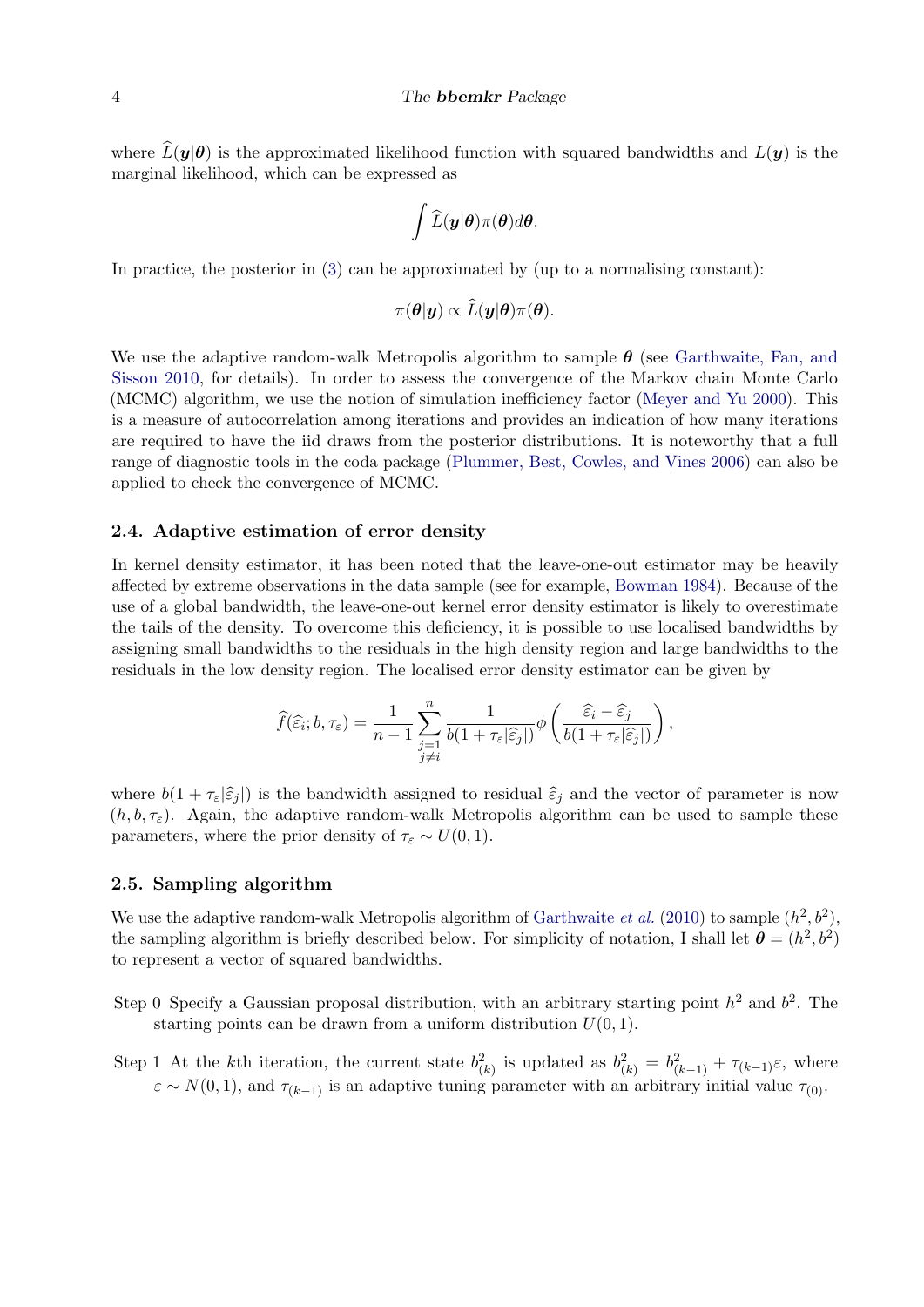Step 2 The updated  $b_{(k)}^2$  is accepted with probability min  $\begin{cases} \pi \left( b_{(k)}^2, h_{(k-1)}^2 | \mathbf{y} \right) \\ \pi \left( b^2, b^2 \right) \right) \end{cases}$  $\frac{\binom{k}{k} \binom{k-1}{k}}{\pi \binom{b^2_{(k-1)},h^2_{(k-1)}|y}{k}}$ , 1  $\lambda$ , where  $\pi$  represents the posterior density.

Step 3 By using the stochastic search algorithm of [Robbins and Monro](#page-9-5) [\(1951\)](#page-9-5), the tuning parameter is

$$
\tau_{(k)} = \begin{cases}\n\tau_{(k-1)} + c(1-p)/k & \text{if } b_{(k)}^2 \text{ is accepted;} \\
\tau_{(k-1)} - cp/k & \text{if } b_{(k)}^2 \text{ is rejected.}\n\end{cases}
$$

where  $c = \frac{\tau_{(k-1)}}{n(1-n)}$  $\frac{p(k-1)}{p(1-p)}$  is a varying constant, and  $p = 0.44$  is the optimal acceptance probability for drawing one parameter while  $p = 0.234$  is the optimal acceptance probability for drawing multiple parameters [\(Roberts and Rosenthal](#page-9-6) [2009\)](#page-9-6).

Step 4 Repeat Steps 1-3 for  $h_{(k)}^2$ , conditional on  $b_{(k)}^2$  and **y**.

Step 5 Repeat Steps 1-4 for  $M + N$  times, discard  $(h_{(0)}^2, b_{(0)}^2), (h_{(1)}^2, b_{(1)}^2), \ldots, (h_{(M)}^2, b_{(M)}^2)$  for burn-in in order to let the effects of the transients wear off, estimate  $\hat{h}^2 = \frac{\sum_{k=M+1}^{M+N} h_{(k)}^2}{N}$  and  $\hat{b}^2 = \frac{\sum_{k=M+1}^{M+N} b_{(k)}^2}{N}$ . The burn-in period is taken to be  $M = 1,000$  iterations, and the number of iterations after burn-in period is  $N = 10,000$  iterations. The analytical form of the kernel-form error density can be derived based on  $h^2$  and  $b^2$ . It is noteworthy that a similar error density result can be obtained by taking the average of the kernel-form error densities computed at all iterations, but at the cost of much slower computational speed.

#### 2.6. Bayesian model selection

How could the Bayesian model selection be useful in multivariate kernel regression? The answer lies in the comparison of different error-density assumptions. Under the normal and student-t error densities, marginal likelihood can be used to compare the kernel-form error density and assumed Gaussian error density.

In Bayesian inference, model selection or averaging is calculated through the Bayes factor of the model of interest against a competing model. The Bayes factor reflects a summary of evidence provided by the data supporting the model as opposed to its competing model. The Bayes factor is defined as the expectation of likelihood with respect to the prior of parameters. It is seldom computed as the integral of the product of the likelihood and prior of parameters, but instead is often computed numerically [\(Gelfand and Dey](#page-8-11) [1994;](#page-8-11) [Newton and Raftery](#page-8-12) [1994;](#page-8-12) [Chib](#page-8-13) [1995;](#page-8-13) [Kass](#page-8-14) [and Raftery](#page-8-14) [1995;](#page-8-14) [Geweke](#page-8-15) [1999\)](#page-8-15).

[Chib](#page-8-13) [\(1995\)](#page-8-13) showed that the marginal likelihood under error-density assumption  $A$  is expressed as

$$
L_{\rm A}(\boldsymbol{y}) = \frac{\widehat{L}_{\rm A}(\boldsymbol{y}|\boldsymbol{\theta})\pi_{\rm A}(\boldsymbol{\theta})}{\pi_{\rm A}(\boldsymbol{\theta}|\boldsymbol{y})},
$$

where  $\widehat{L}_{A}(y|\theta), \pi_{A}(\theta)$  and  $\pi_{A}(\theta|y)$  denote the kernel likelihood, prior and posterior under errordensity assumption A, respectively.  $L_A(y)$  is often computed at the posterior estimate of  $\theta$ . The numerator has a closed form and can be computed analytically, but the denominator can be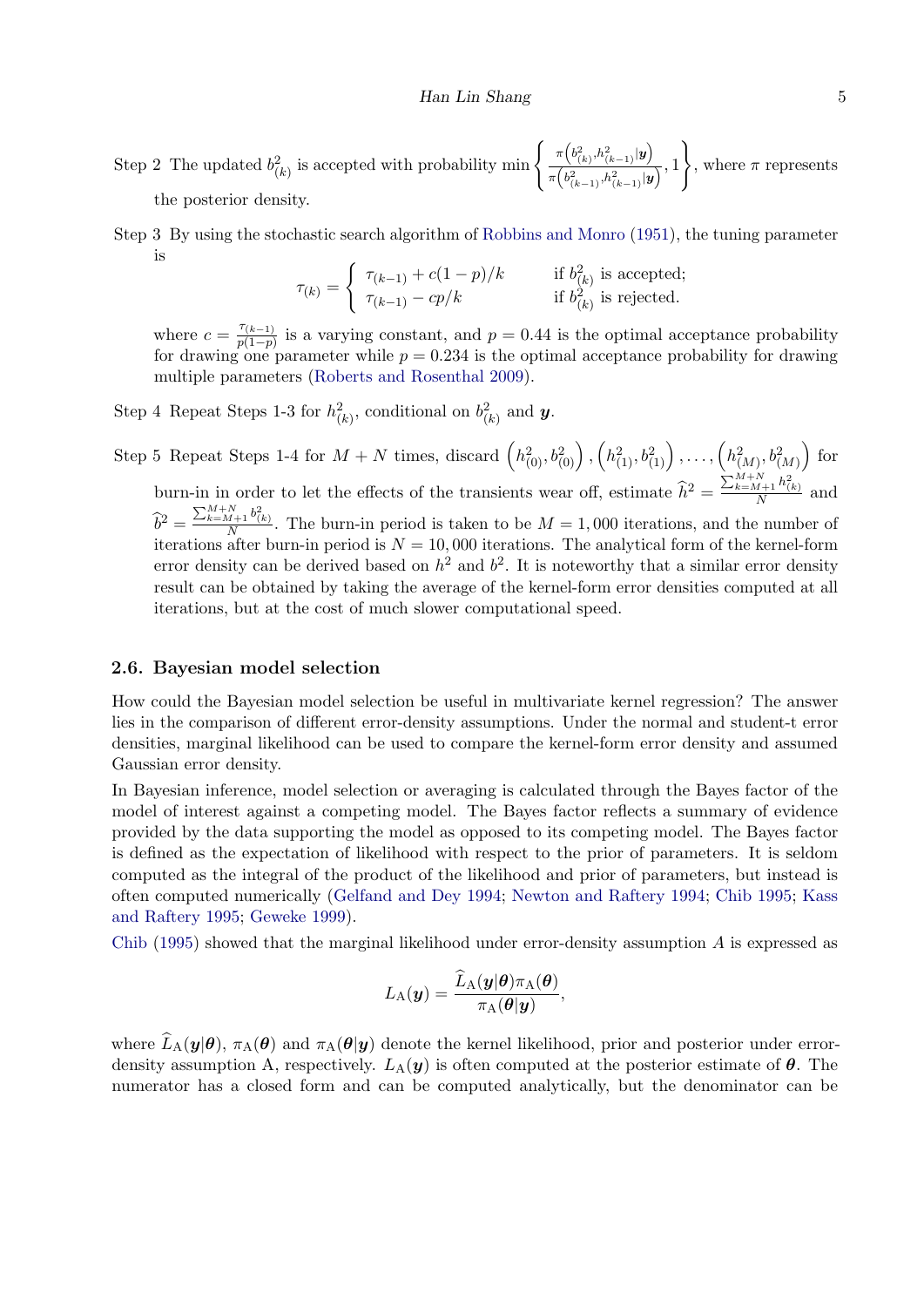approximated by the MCMC posterior draws. However, for relatively small number of parameters, the denominator can be estimated by its kernel density estimator based on the simulated chain of  $\theta$ through a posterior sampler.

The Bayes factor of error-density assumption A against error-density assumption B is defined as

$$
\frac{\mathrm{L}_{\mathrm{A}}(\boldsymbol{y})}{\mathrm{L}_{\mathrm{B}}(\boldsymbol{y})}.
$$

Based on the Bayes factor, we can determine which model is more superior than a competing model with different levels of evidence (see [Kass and Raftery](#page-8-14) [1995,](#page-8-14) for more details).

# 3. Simulation study

Consider the relationship between y and  $\mathbf{x} = (x_1, x_2, x_3)^\top$  given by

$$
y_i = \sin(2\pi x_{1,i}) + 4(1 - x_{2,i})(1 + x_{2,i}) + \frac{2x_{3,i}}{1 + 0.8x_{3,i}^2} + \varepsilon_i,
$$
\n(4)

for  $i = 1, 2, \ldots, n$ . A sample of 100 observations was generated by drawing  $x_{1,i}, x_{2,i}$  and  $x_{3,i}$ independently from  $U(0,1)$ , and  $\varepsilon_i$  from either a normal distribution  $N(0,0.9^2)$  or the student distribution with four degrees of freedom  $t_4$ .

The smooth and non-linear relationship between  $y_i$  and  $x_i$  can be modelled by the nonparametric regression, where bandwidths are estimated through the Bayesian sampling algorithm under the two error-density assumptions. When the true error density is Gaussian, we find that the Bayesian sampling algorithm with the Gaussian error density performs better than the one with kernel-form error density, as measured by the marginal likelihood using Geweke's method. This can be obtained as follows:

```
# install and load the R package
R> install.packages("bbemkr")
R> require(bbemkr)
# set random seed
R> set.seed(123456)
# initial bandwidths obtained from the normal reference rule
x = \log(nrr(data_x = data_x, \text{logband} = FALSE)^2)# Initial cost function
inicost = cost_{gaussian}(x = x, data_x = data_x, data_y = data_y = data_y = max, prior_p = 2, prior_st = 1)# Burn-in period (error density is Gaussian)
warmup_res = warmup_gaussian(x = x, inicost = inicost, mutsizp = 1.0, data_x = data_x,
                              data_y = data_ynorm, warm = 1000)
```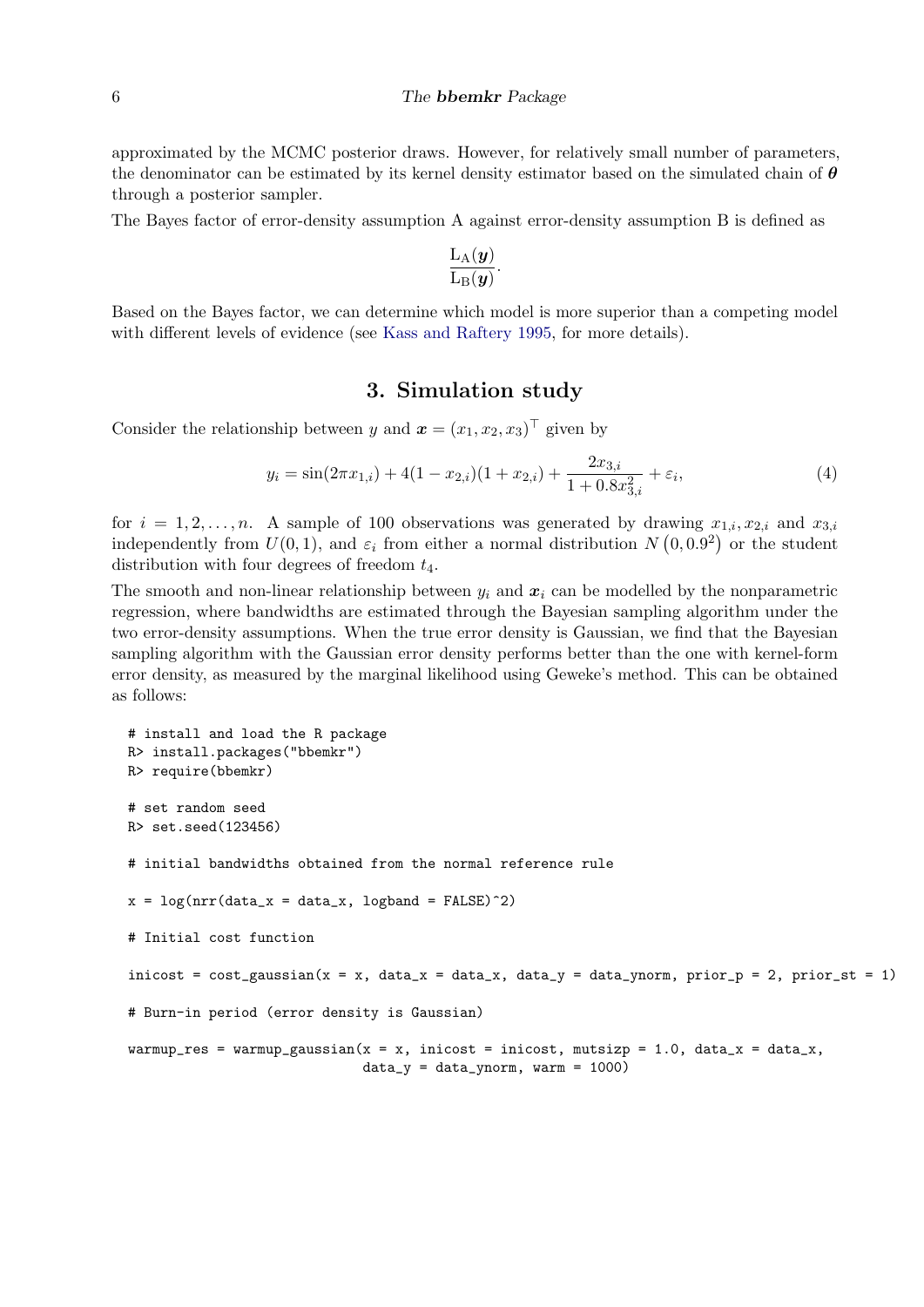```
# MCMC recording period (error density is Gaussian)
mcmc<sub>z</sub> = mcmc<sub>z</sub> = mcmc<sub>z</sub> aussian(x = warmup_res$x, inicost = warmup_res$cost,
                                mutsizp = warmup_res$mutsizplast, data_x = data_x,data_y = data_ynorm, xm = xm, warm = 1000, M = 1000)# initial bandwidths obtained from the normal reference rule
x = c(log(nrr(data_x = data_x, logband = FALSE)^2),2)
# Initial cost function
nicost = cost\_admkr(x = x, data_x = data_x, data_y = data_y)# Burn-in period (error density is the kernel-form)
warmup_res_admkr = warmup_admkr(x = x, inicost = inicost, mutsizp = 1.0, errorsizp = 1.0,
                                 data_x = data_x, data_y = data_y mata_ynorm, warm=1000)
# MCMC recording period (error density is the kernel-form)
mcmc_res_admkr = mcmcrecord_admkr(x = warmup_res_admkr$x, inicost = warmup_res_admkr$cost,
                  mutsizp = warmup_res_admkr$mutsizp, errorsizp = warmup_res_admkr$errorsizp,
                  data_x = data_x, data_y = data_ynorm, xm = xm, warm = 1000, M = 1000)
# marginal likelihoods for both error-density assumptions
round(mcmc_res$marginalike, 2)
round(mcmc_res_admkr$marginalike, 2)
```
When the error density is  $t_4$ , we find that the Bayesian sampling algorithm with the kernel-from error density performs better than the one with Gaussian error density, as measured by the marginal likelihoods using Chib's and Geweke's methods. This can be obtained as follows:

```
# initial bandwidths obtained from the normal reference rule
x = \log(nrr(data_x = data_x, \logband = FALSE)^2)# Initial cost function
inicost = cost_{gaussian}(x = x, data_x = data_x, data_y = data_y, print_y, prior_p = 2, prior_st = 1)# set random seed
set.seed(123456)
# Burn-in period (error density is Gaussian)
warmup_res = warmup_gaussian(x = x, inicost = inicost, mutsizp = 1.0, data_x = data_x,
                             data_y = data_yt, warm = 1000)
```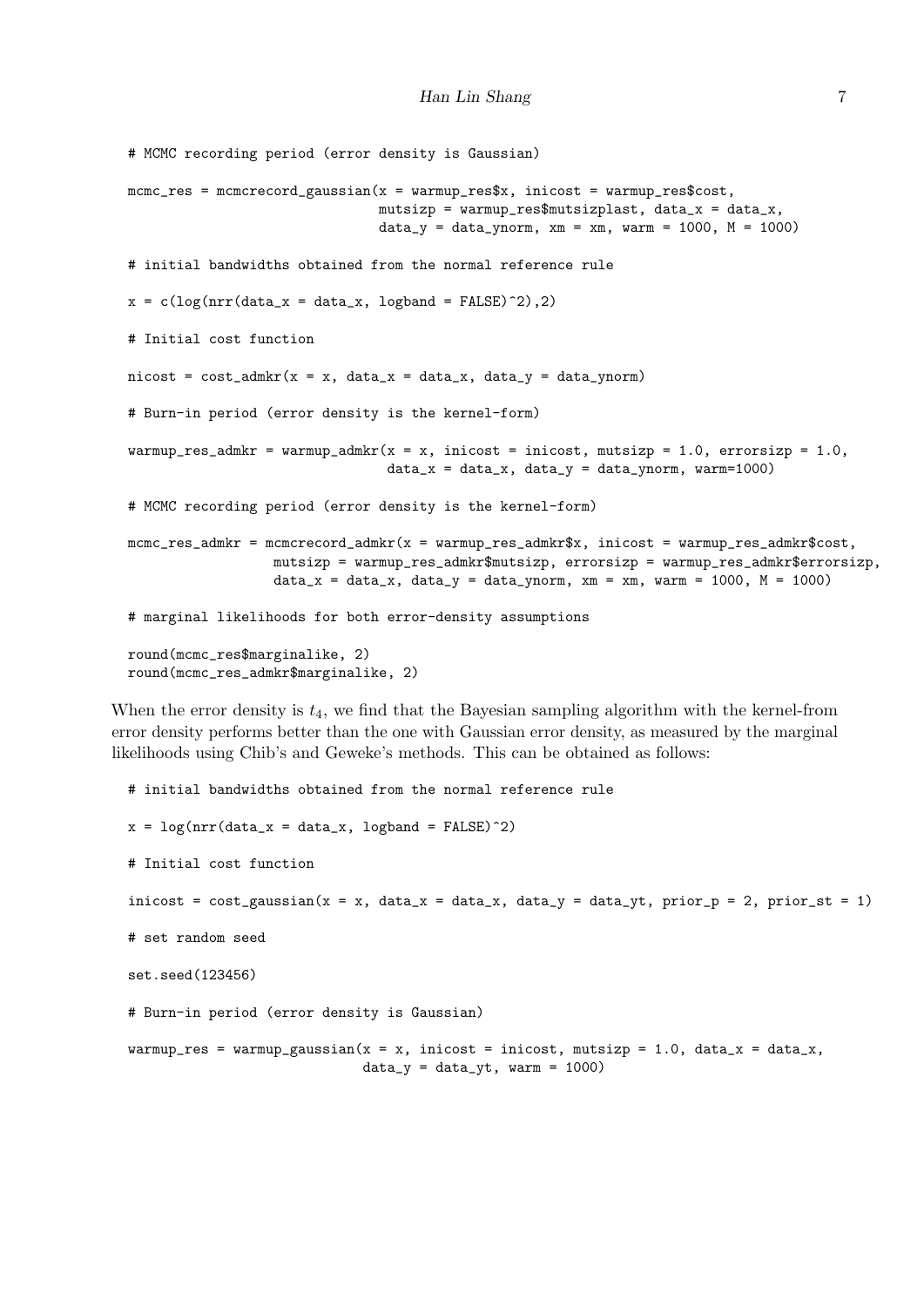```
# MCMC recording period (error density is Gaussian)
mcmc<sub>z</sub> = mcmc<sub>z</sub> = mcmc<sub>z</sub> aussian(x = warmup_res$x, inicost = warmup_res$cost,
                       mutsizp = warmup_res$mutsizplast, data_x = data_x,data_y = data_yt, xm = xm, warm = 1000, M = 1000)
# initial bandwidths obtained from the normal reference rule
x = c(log(nrr(data_x = data_x, logband = FALSE)^2), 2)# Initial cost function
\text{inicost} = \text{cost\_admkr}(x = x, \text{ data\_x} = \text{data\_x}, \text{ data\_y} = \text{data\_yt})# set random seed
set.seed(123456)
# Burn-in period (error density is the kernel-form)
warmup_res_admkr = warmup_admkr(x = x, inicost = inicost, mutsizp = 1.0, errorsizp = 1.0,
                                  data_x = data_x, data_y = data_y, warm = 1000)
# MCMC recording period (error density is the kernel-form)
mcmc_res_admkr = mcmcrecord_admkr(x = warmup_res_admkr$x, inicost = warmup_res_admkr$cost,
                         mutsizp = warmup_res_admkr$mutsizp,
                          errorsizp = warmup_res_admkr$errorsizp,
                         data_x = data_x, data_y = data_y, xm = x, warm = 1000, M = 1000)
# marginal likelihoods for both error-density assumptions
round(mcmc_res$marginalike, 2)
round(mcmc_res_admkr$marginalike, 2)
```
# 4. Conclusion

This article describes the Bayesian bandwidth estimation method in a multivariate nonparametric regression, using the  $\mathbb R$  functions that are readily-available in the **bbemkr** package. The method allows us to simultaneously estimate optimal bandwidths in the regression function approximated by the NW estimator and kernel-form error density. Illustrated by a series of simulation studies, we found that when the error density is correctly specified, the Bayesian method with kernel-form error density is sub-optimal; when the error density is wrongly specified, the proposed method performs the best. In practice, given the error density is often unknown, the proposed method provides a robust approach towards bandwidth estimation.

In future, the Bayesian method described may be extended to other nonparametric estimators for estimating regression function, such as local linear estimator [\(Simonoff](#page-9-1) [1996\)](#page-9-1).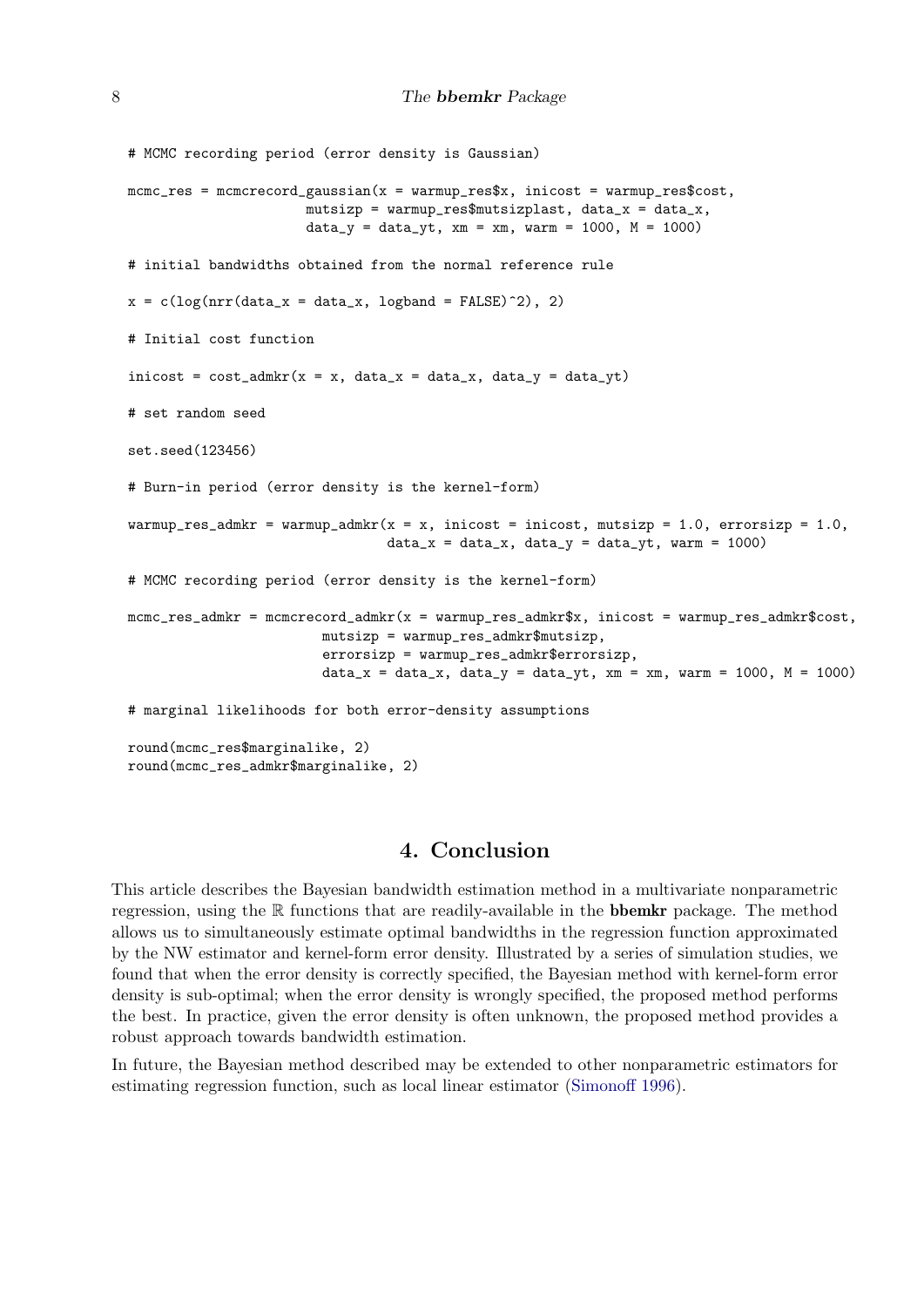# References

- <span id="page-8-3"></span>Ahmad I, Li Q (1997). "Testing symmetry of an unknown density function by kernel method." Journal of Nonparametric Statistics, 7(3), 279–293.
- <span id="page-8-1"></span>Akritas MG, Van Keilegom I (2001). "Non-parametric estimation of the residual distribution." Scandinavian Journal of Statistics, 28(3), 549–567.
- <span id="page-8-10"></span>Bowman AW (1984). "An alternative method of cross-validation for the smoothing of density estimates." *Biometrika*,  $71(2)$ , 353–360.
- <span id="page-8-0"></span>Bowman AW, Azzalini A (1997). Applied Smoothing Techniques for Data Analysis: the Kernel Approach with S-PLUS Illustrations. Oxford University Press, New York.
- <span id="page-8-2"></span>Cheng F, Sun S (2008). "A goodness-of-fit test of the errors in nonlinear autoregressive time series models." *Statistics and Probability Letters*, **78**(1), 50–59.
- <span id="page-8-13"></span>Chib S (1995). "Marginal likelihood from the Gibbs output." Journal of the American Statistical Association, 90(432), 1313–1321.
- <span id="page-8-5"></span>Efromovich S (2005). "Estimation of the density of regression errors." The Annals of Statistics, 33(5), 2194–2227.
- <span id="page-8-7"></span>Escanciano JC, Jacho-Chávez DT (2012). " $\sqrt{n}$  uniformly consistent density estimation in nonparametric regression models." Journal of Econometrics, 167(2), 305-316.
- <span id="page-8-8"></span>Garthwaite PH, Fan Y, Sisson SA (2010). "Adaptive optimal scaling of Metropolis-Hastings algorithms using the Robbins-Monro process." Working paper, University of New South Wales. URL <http://arxiv.org/pdf/1006.3690v1.pdf>.
- <span id="page-8-11"></span>Gelfand AE, Dey DK (1994). "Bayesian model choice: Asymptotics and exact calculations." Journal of the Royal Statistical Society, Series B, 56(3), 501–514.
- <span id="page-8-15"></span>Geweke JF (1999). "Using simulation methods for Bayesian econometric models: Inference, development and communication." *Econometric Review*, **18**(1), 1–73.
- <span id="page-8-14"></span>Kass RE, Raftery AE (1995). "Bayes factors." Journal of the American Statistical Association, 90(430), 773–795.
- <span id="page-8-9"></span>Meyer R, Yu J (2000). "BUGS for a Bayesian analysis of stochastic volatility models." Econometrics Journal, 3(2), 198–215.
- <span id="page-8-6"></span>Muhsal B, Neumeyer N (2010). "A note on residual-based empirical likelihood kernel density estimation." Electronic Journal of Statistics, 4, 1386–1401. ISSN 1935-7524.
- <span id="page-8-4"></span>Neumeyer N, Dette H (2007). "Testing for symmetric error distribution in nonparametric regression models." Statistica Sinica, 17(2), 775–795.
- <span id="page-8-12"></span>Newton MA, Raftery AE (1994). "Approximate Bayesian inference with the weighted likelihood bootstrap." Journal of the Royal Statistical Society, Series B, 56(1), 3–48.